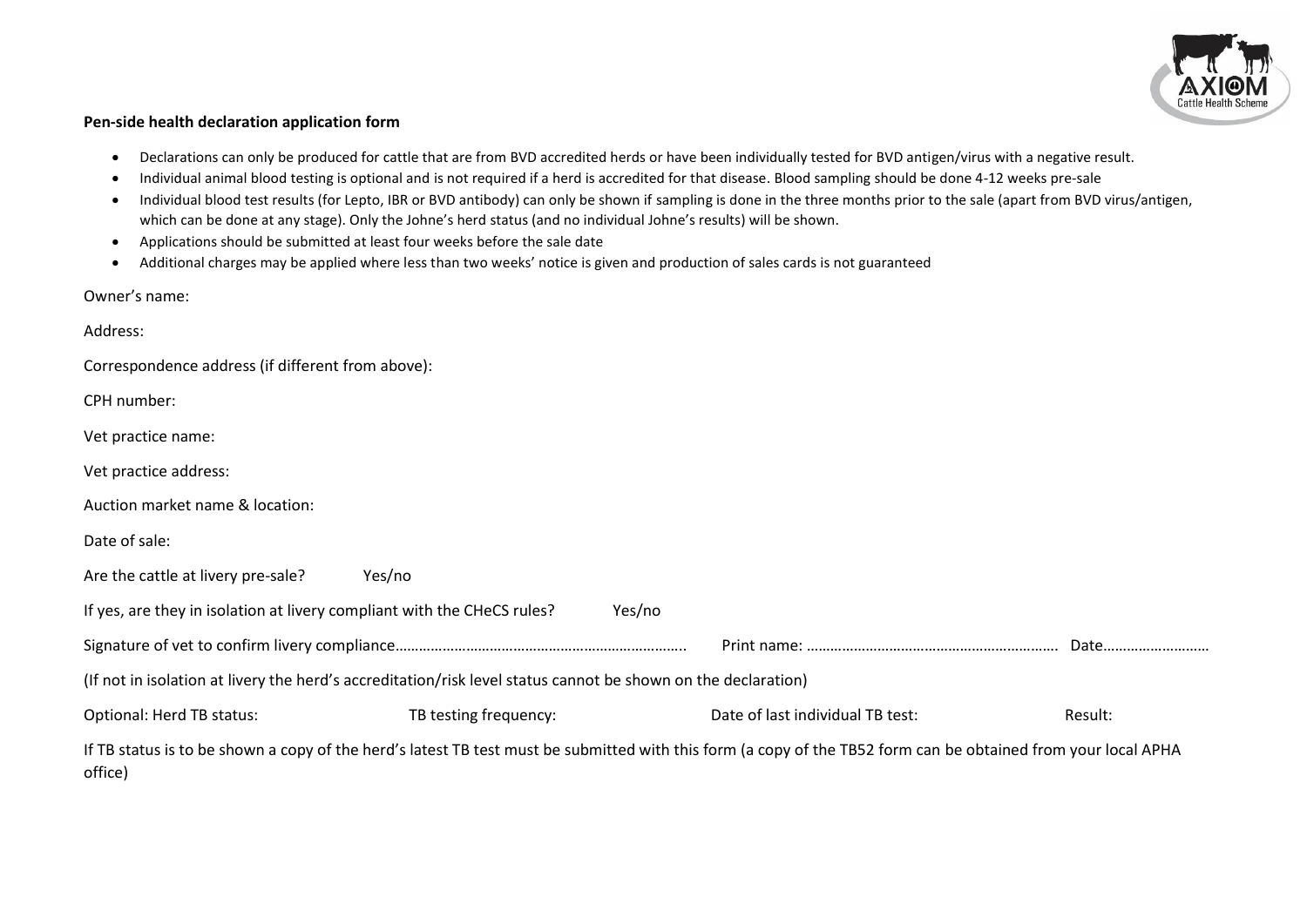|             |                 | Tick tests required |                    |       |                             |                       |          |  |
|-------------|-----------------|---------------------|--------------------|-------|-----------------------------|-----------------------|----------|--|
| Tube number | Full UK ear no. | <b>BVD</b>          | <b>BVD</b>         | Lepto | $\ensuremath{\mathsf{IBR}}$ | <b>IBRgE</b> (if      | Johne's  |  |
|             |                 | antibody            | antigen<br>(virus) |       |                             | marker<br>vaccinated) | antibody |  |
|             |                 |                     |                    |       |                             |                       |          |  |
|             |                 |                     |                    |       |                             |                       |          |  |
|             |                 |                     |                    |       |                             |                       |          |  |
|             |                 |                     |                    |       |                             |                       |          |  |
|             |                 |                     |                    |       |                             |                       |          |  |
|             |                 |                     |                    |       |                             |                       |          |  |
|             |                 |                     |                    |       |                             |                       |          |  |
|             |                 |                     |                    |       |                             |                       |          |  |
|             |                 |                     |                    |       |                             |                       |          |  |
|             |                 |                     |                    |       |                             |                       |          |  |
|             |                 |                     |                    |       |                             |                       |          |  |
|             |                 |                     |                    |       |                             |                       |          |  |
|             |                 |                     |                    |       |                             |                       |          |  |
|             |                 |                     |                    |       |                             |                       |          |  |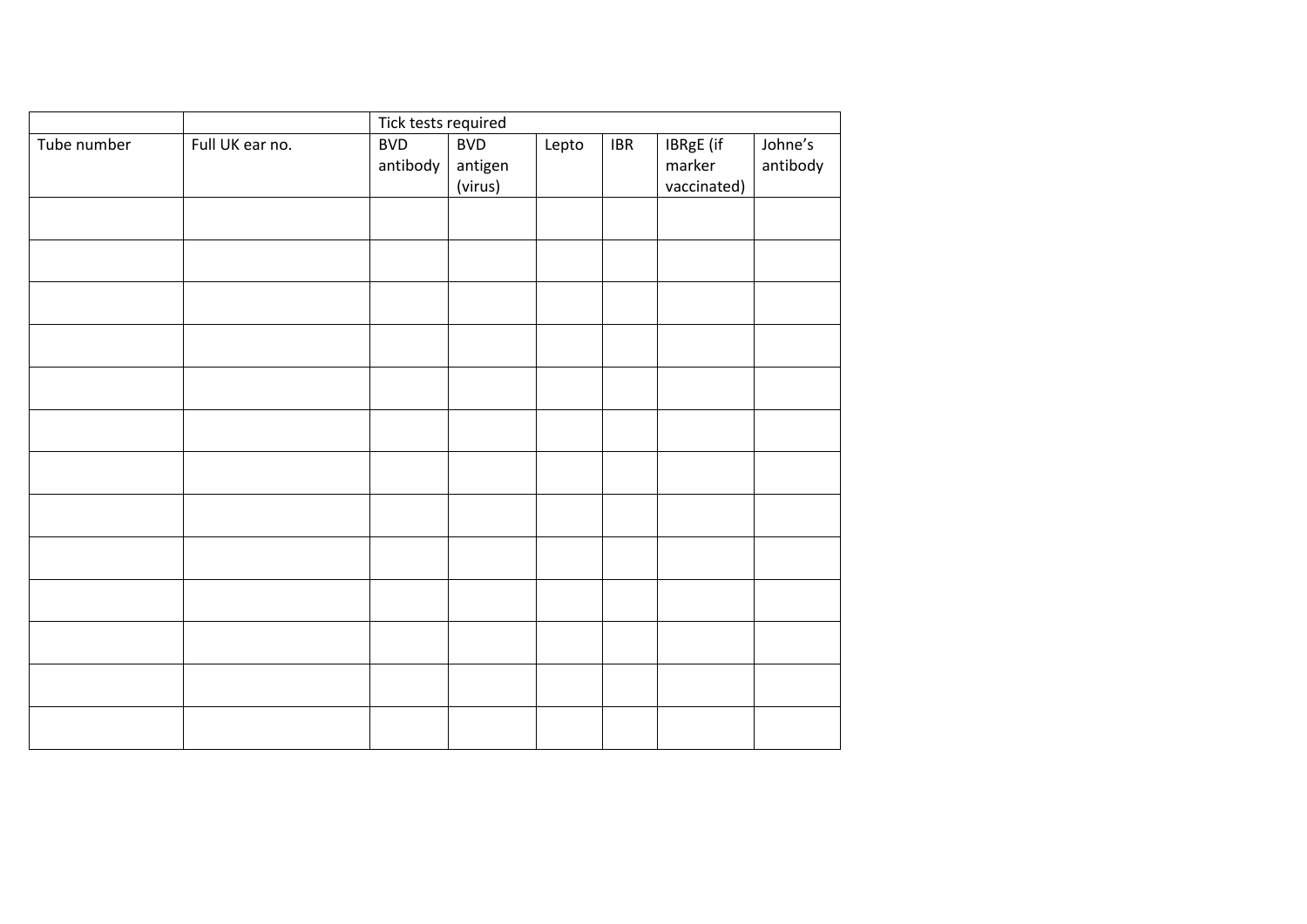|                 |            |              |     | Enter previous test results (circle Neg or Pos  |                               |                       |                       |           | Vaccination dates   |           |           |             |                       |
|-----------------|------------|--------------|-----|-------------------------------------------------|-------------------------------|-----------------------|-----------------------|-----------|---------------------|-----------|-----------|-------------|-----------------------|
|                 |            |              |     | as appropriate) & date tested (must be within 3 |                               |                       |                       |           |                     |           |           |             |                       |
|                 |            |              |     | months of sale date except BVD antigen/virus)   |                               |                       |                       |           |                     |           |           |             |                       |
| Full UK ear no. | Name       | <b>Breed</b> | Sex | <b>BVD</b>                                      | <b>BVD</b>                    | <b>IBR</b>            | Lepto                 | $1st$ BVD | 2 <sup>nd</sup> BVD | $1st$ IBR | $2nd$ IBR | $1st$ Lepto | 2 <sup>nd</sup> Lepto |
|                 | (optional) |              |     | antibody                                        | antigen/virus                 | antibody              | antibody              |           |                     |           |           |             |                       |
|                 |            |              |     | Neg/pos                                         | Neg/pos                       | Neg/pos               | Neg/pos               |           |                     |           |           |             |                       |
|                 |            |              |     | Test date:                                      | Test date:                    | Test date:            | Test date:            |           |                     |           |           |             |                       |
|                 |            |              |     |                                                 |                               |                       |                       |           |                     |           |           |             |                       |
|                 |            |              |     | Neg/pos                                         | Neg/pos                       | Neg/pos               | Neg/pos               |           |                     |           |           |             |                       |
|                 |            |              |     | Test date:                                      | Test date:                    | Test date:            | Test date:            |           |                     |           |           |             |                       |
|                 |            |              |     |                                                 |                               |                       |                       |           |                     |           |           |             |                       |
|                 |            |              |     | Neg/pos                                         | Neg/pos                       | Neg/pos               | Neg/pos               |           |                     |           |           |             |                       |
|                 |            |              |     | Test date:                                      | Test date:                    | Test date:            | Test date:            |           |                     |           |           |             |                       |
|                 |            |              |     | Neg/pos                                         | Neg/pos<br>Neg/pos<br>Neg/pos |                       |                       |           |                     |           |           |             |                       |
|                 |            |              |     | Test date:                                      | Test date:                    | Test date:            | Test date:            |           |                     |           |           |             |                       |
|                 |            |              |     |                                                 |                               |                       |                       |           |                     |           |           |             |                       |
|                 |            |              |     | Neg/pos                                         | Neg/pos                       | Neg/pos               | Neg/pos               |           |                     |           |           |             |                       |
|                 |            |              |     | Test date:                                      | Test date:                    | Test date:            | Test date:            |           |                     |           |           |             |                       |
|                 |            |              |     |                                                 |                               |                       |                       |           |                     |           |           |             |                       |
|                 |            |              |     | Neg/pos                                         | Neg/pos                       | Neg/pos               | Neg/pos               |           |                     |           |           |             |                       |
|                 |            |              |     | Test date:                                      | Test date:                    | Test date:            | Test date:            |           |                     |           |           |             |                       |
|                 |            |              |     |                                                 |                               |                       |                       |           |                     |           |           |             |                       |
|                 |            |              |     | Neg/pos                                         | Neg/pos                       | Neg/pos               | Neg/pos               |           |                     |           |           |             |                       |
|                 |            |              |     | Test date:                                      | Test date:                    | Test date:            | Test date:            |           |                     |           |           |             |                       |
|                 |            |              |     |                                                 | Neg/pos                       |                       |                       |           |                     |           |           |             |                       |
|                 |            |              |     | Neg/pos<br>Test date:                           | Test date:                    | Neg/pos<br>Test date: | Neg/pos<br>Test date: |           |                     |           |           |             |                       |
|                 |            |              |     |                                                 |                               |                       |                       |           |                     |           |           |             |                       |
|                 |            |              |     | Neg/pos                                         | Neg/pos                       | Neg/pos               | Neg/pos               |           |                     |           |           |             |                       |
|                 |            |              |     | Test date:                                      | Test date:                    | Test date:            | Test date:            |           |                     |           |           |             |                       |
|                 |            |              |     |                                                 |                               |                       |                       |           |                     |           |           |             |                       |
|                 |            |              |     | Neg/pos                                         | Neg/pos                       | Neg/pos               | Neg/pos               |           |                     |           |           |             |                       |
|                 |            |              |     | Test date:                                      | Test date:                    | Test date:            | Test date:            |           |                     |           |           |             |                       |